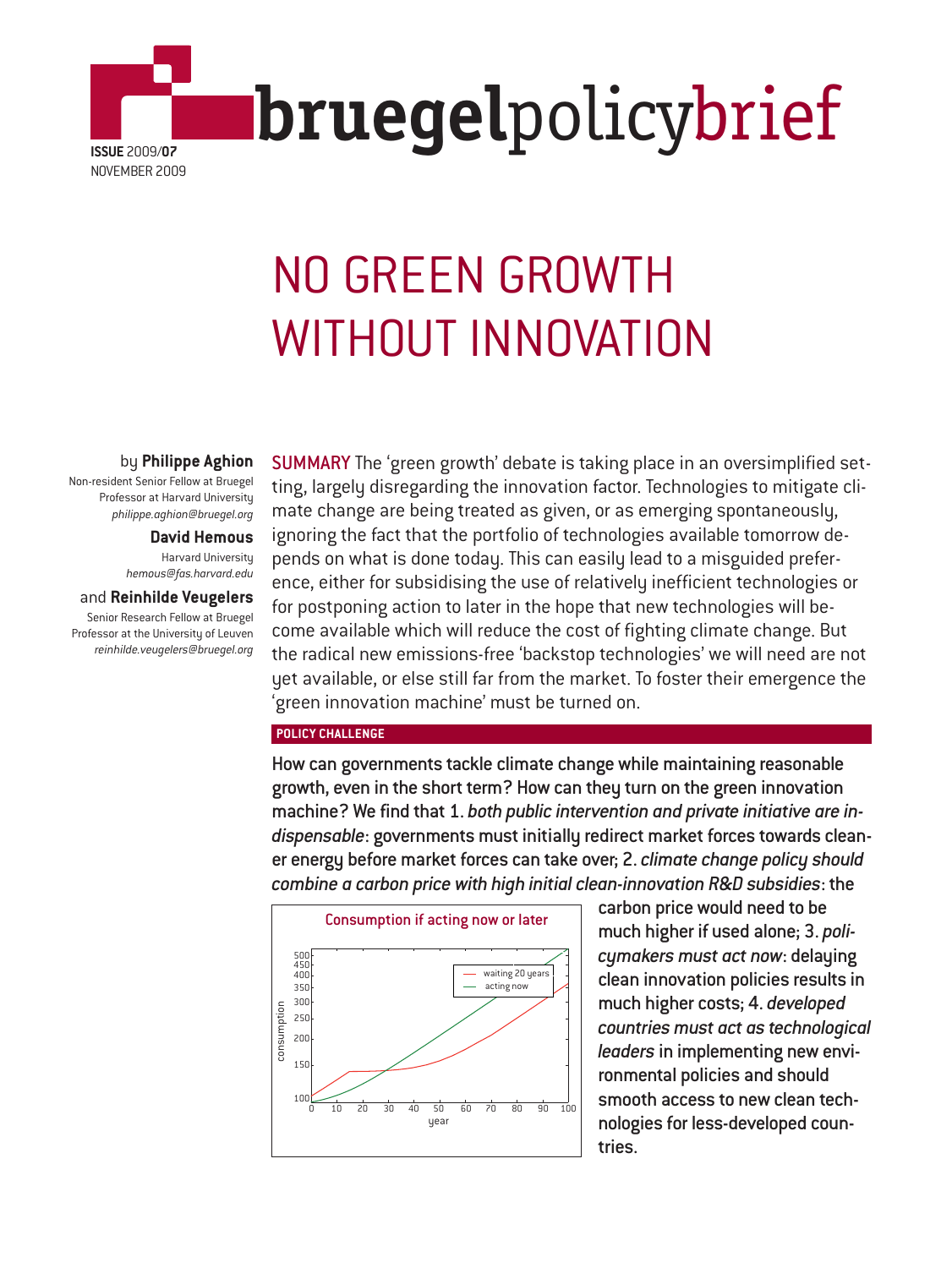# 1. GREEN GROWTH: ARE WE KIDDING OURSELVES?

NO GREEN GROWTH WITHOUT INNOVATION

With the reality of climate change no longer a contentious issue, the debate has shifted towards the growth consequences of climatechange containment. Developing countries do not want to engage in environmental policies which they see as constraining the process of catching up with more advanced countries. For their part, the United States and other developed countries are reluctant to take any steps which would jeopardise their own growth potential. And even in the European Union – a self-styled environmental leader – the crisis has made growth and jobs a higher priority than before.

Economists have not tackled this debate very well. Discussion has mainly revolved around the tradeoff between immediate costs and long-term benefits of fighting climate change. The balance between the two depends upon the rate at which we should discount the future. Based on the assumption of a low discount rate, numerical simulations in the Stern report (2007) argue for immediate intervention, whereas other studies (for example by Nordhaus, 2000) assume higher discount rates and therefore call for postponing intervention.

Current approaches to green growth are taking place in an oversimplified setting, largely disregarding the innovation factor. Technologies to mitigate climate change are treated as given or as emerging spontaneously, ignoring the fact that the portfolio of technologies available tomorrow depends on what is done today. This perspective can easily lead to a misguided preference for postponing action to later in the hope that new technologies will become available that will reduce the cost of fighting climate change in the future.

Recent economic simulations (eg Carraro et al, 2009) confirm that, in order to keep the costs of mitigation and adaptation manageable and to safeguard reasonable levels of economic growth,

> *'Current approaches to green growth are oversimplified,*

*and largely disregard the innovation factor.'*

we need to put into operation a sufficiently wide portfolio of technologies as soon as possible. The range of technologies we are talking about includes traditional renewables and energy-saving

technologies, which typically require additional innovation as higher legal targets and standards 'bite', but for the longer term we also need radical new technologies – particularly so-called 'backstop technologies' – which are completely emissions-free. These technologies are not yet available or else still far from the market.

Unfortunately, too little has been done so far to turn on the 'green innovation machine'. In a companion Bruegel publication (Aghion, Veugelers and Serre, 2009), we take a look at the recent performance of the private green innovation machine. The available empirical evidence is disappointing. Despite a recent spurt, only 2.15 percent of total patents applied for worldwide are environment-related (2000-06). And with regard to the diffusion and adoption of green technologies, there is (too) little happening, particularly

(though not exclusively) in the field of electricity generation and distribution, the business sector accounting for the highest level of carbon dioxide emissions.

In this policy brief, we discuss how government intervention should be designed in order to effectively turn on the private green innovation machine, and more generally to fight climate change, thus paving the way for 'green growth'

> – the optimum tradeoff between 'catching' climate change in time while maintaining a reasonable rate of growth, even in the short term. We build on new insights from growth models of innovation and the envi-

ronment. In particular, we use the insights from the model developed by Acemoglu, Aghion, Bursztyn and Hemous (2009), henceforth AABH<sup>1</sup>, leading to a new assessment not only of the costs and benefits of environmental policies but also of what the optimal timing, speed and instruments of intervention should be.

# 2. POLICIES TO DIRECT INNOVATION FOR GREEN GROWTH

In the AABH model, the same goods can be produced using either clean or dirty technologies, and entrepreneurs typically select the more profitable of the two, taking into account the current state of technology in both and the (dis)incentives put in place for either/both by government. As long as the dirty technology enjoys an initial installed-base advantage, the innovation machine will tend to work in favour of further improv-

1. Box 4 sets out the basic characteristics of the model. A full account of the model can be found in the AABH (2009) Harvard, MIT, NBER Working Paper.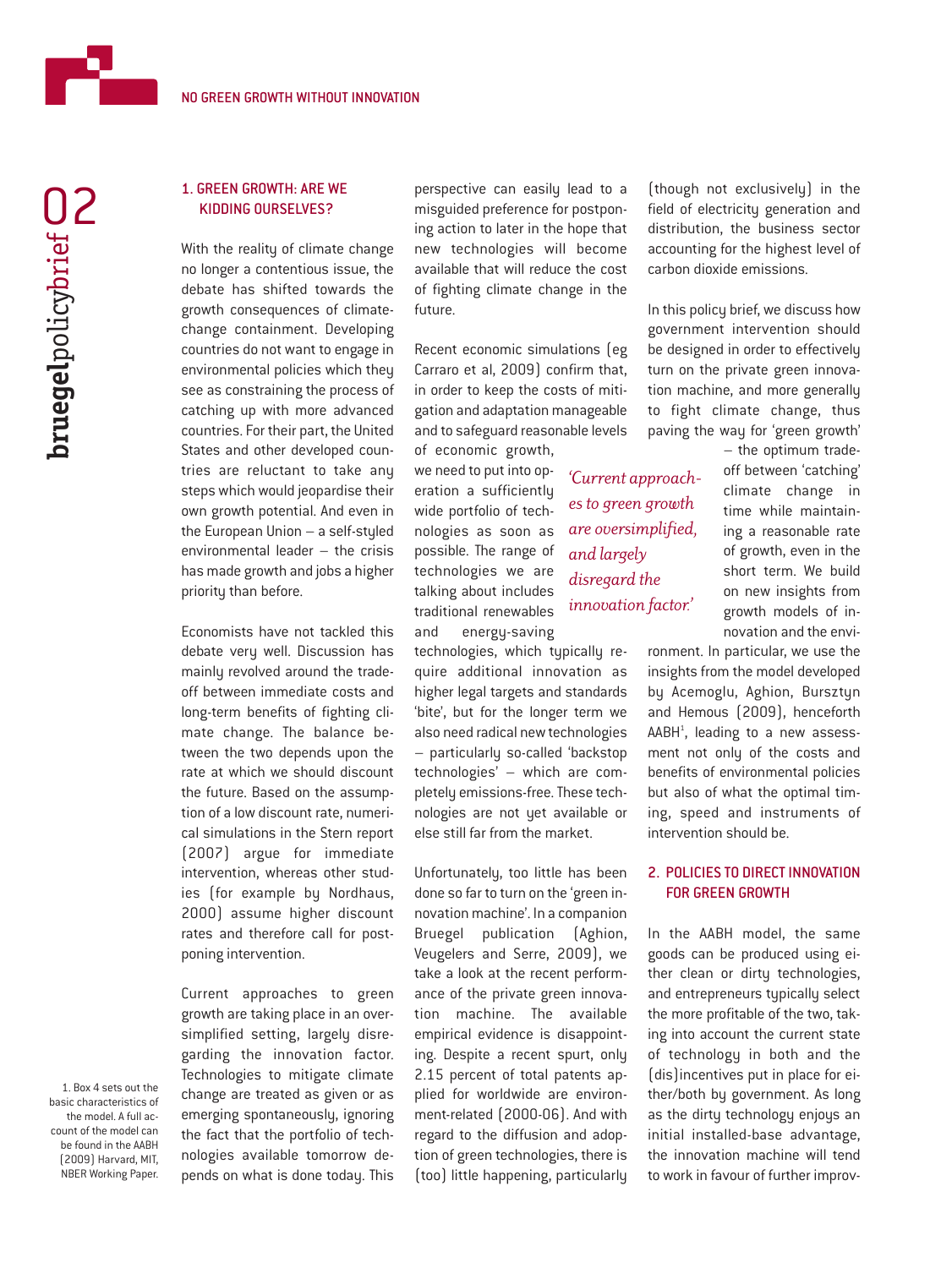

ing the dirty technology: people<br>
prefer to work at what they already<br>
Know, and the clean technology The AABH (2009) model calibrates the cost of delaying intervention. prefer to work at what they already know, and the clean technology may never take off at all unless government opts to intervene.

Governments therefore need to influence not only the allocation of *production* between clean and dirty activities, but also the allocation of *research and development* between clean and dirty innovation. This means that there are not one but two major issues that must be dealt with: the environmental externality generated by polluting production activities, as in the standard models, but also the fact that past or current technological advances in dirtier technologies make future production and innovation in clean technologies relatively less profitable.

Such a 'directed' technological change perspective introduces a new cost-benefit analysis to policy intervention. The cost of supporting cleaner technologies is that this may slow down growth in the short run, as cleaner technologies are initially less advanced. But the benefit from supporting cleaner technologies is that it will bring about greener (and therefore more sustainable) growth.

## 2.1 WHEN? COST OF DELAYING **INTERVENTION**

With directed technological change, delaying intervention not only leads to further deterioration of the environment. In addition, the dirty innovation machine continues to build on its lead, thus making the dirty technologies more productive and widening the productivity gap between dirty and clean technologies even fur-

#### BOX 1: DELAYING ACTION IS COSTLY

This cost is computed as the 'lost' consumption in each period expressed as a percentage of the level of consumption which would result from 'best-time' policy intervention.

| Discount rate                       | 1%    | 1.5%  |
|-------------------------------------|-------|-------|
| Lost consumption, delay of 10 years | 5.99% | 2.31% |
| Lost consumption, delay of 20 years | 8.31% | 2.36% |

Source: Calibrations from the AABH (2009) model

Not surprisingly, the shorter the delay and the higher the discount rate (ie the lower the value put on the future), the lower the cost will be. This is because the gains from delaying intervention are realised at the outset in the form of higher consumption, while the loss occurs in the future through more extensive environmental degradation and lower future consumption.

ther. This widened gap in turn means that a longer period is needed for clean technologies to catch up and replace the dirty ones. As this catching-up period is

characterised by slower growth, the cost of delaying intervention, in terms of foregone growth, will accordingly be higher. In other words, delaying action is costly. Box 1 illustrates this.

#### BOX 2: TWO INSTRUMENTS INSTEAD OF ONE

The AABH model allows one to calibrate the cost of using only the carbon price instead of a combination of a carbon price and a subsidy to clean R&D. This cost can be expressed as the amount of 'lost' consumption in each period expressed as a percentage of the level of consumption which would result from optimal policy, which involves using both types of instrument. Using a discount rate of 1 percent, this cost in terms of lost consumption amounts to 1.33 percent. With a 1.5 percent discount rate, this would increase to 1.55 percent.

An alternative way of showing the higher cost when using only one instrument (ie the carbon price), rather than a combination of carbon pricing and subsidies, is to express how high the optimal carbon price would have to be when used as a singleton relative to its optimal level when used in combination. Simulating this scenario in the AABH model reveals that the carbon price would have to be about 15 times higher during the first five years and 12 times higher over the following five years. The intuition behind the initial high differential is that the early period in particular is key to inducing the catch-up by clean technologies. Using only the subsidy instrument, while keeping the carbonprice instrument inactive, would imply that subsidies would have to be on average 115 percent higher during the first 10 years compared to their level when used in combination with a carbon price.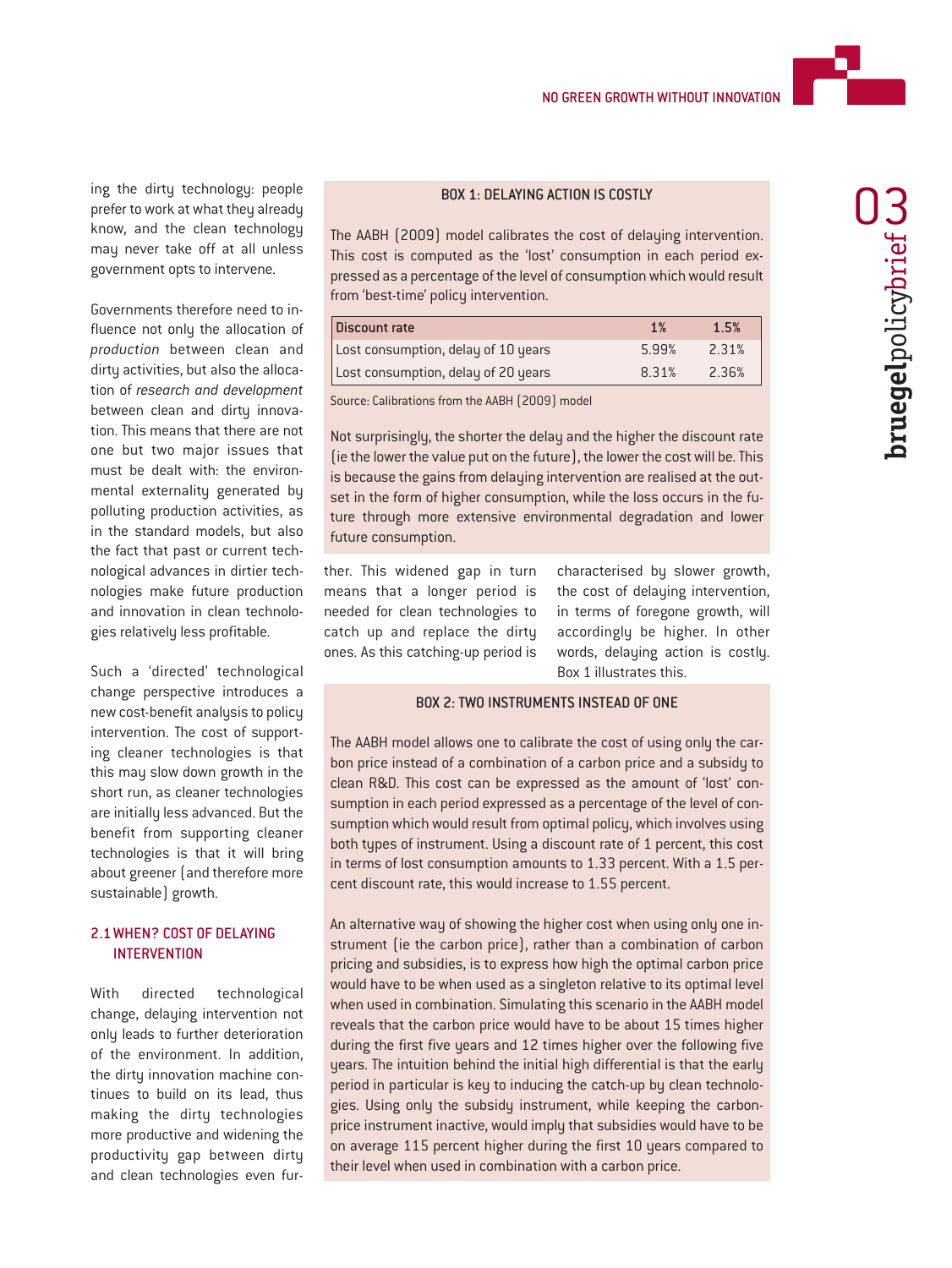

# 2.2 WHICH INSTRUMENTS: CARBON PRICING AND/OR R&D SUBSIDIES?

Because there are two problems to deal with, namely the environmental one and the innovation one, using two instruments proves to be better than using one. The optimal policy involves using (i) a carbon price to deal with the environmental externality<sup>2</sup> and, at the same time, (ii) direct subsidies to clean R&D (or a profit tax on dirty technologies) to deal with the knowledge externality.

Of course, one could always argue that a carbon price on its own could deal with both the environmental and the knowledge externalities at the same time (discouraging the use of dirty technologies also discourages innovation in dirty technologies). However, relying on the carbon price alone leads to an excessive drop in consumption in the short run (Box 2). And because the twoinstrument policy reduces the short-run cost in terms of foregone short-run consumption, it reinforces the case for immediate implementation, even for values of the discount rate under which standard models would suggest delaying implementation (Box 1).

The good news is that government intervention to trigger green innovation and growth (through pricing carbon and subsidising clean technologies) can be reduced over time (Box 3). As soon as clean technologies have gained sufficient productivity advantage over dirty technologies, the private innovation machine for these clean technologies can be left on its own

#### BOX 3: GOVERNMENT INTERVENTION NEED NOT BE PERMANENT

Simulations with the AABH model indicate how the carbon price and the clean innovation subsidy should be set optimally over time. Figure 1 shows (i) that subsidies for new clean technologies should be granted immediately but can be quickly reduced as soon as innovation has taken off for these technologies; and (ii) that the carbon price can decrease over time. With the emergence of perfectly clean backstop technologies that have zero emissions, with the innovation gap between clean and dirty technologies eliminated and the environment rejuvenating, the environmental externality gradually disappears, thus reducing the need for a carbon price over time. Unfortunately, totally clean technologies will take time to become available, which in turn implies deferring the phasing out of carbon pricing.



Source: Calibrations from the AABH (2009) model.

Results are for a discount rate of 1.5 percent. Taxes are proportional to the price of the dirty input;subsidies are proportional to the profits derived from clean technologies. Both are scaled to 100.

to generate further, even better and more efficient, clean technologies. With cleaner technologies in place, the environmental damage problem, which the carbon tax is designed to address, gradually abates. However, the longer intervention is delayed, the longer it will need to be maintained.

# 2.3 WHICH GOVERNMENTS SHOULD ACT? MULTILATERAL VS UNILATERAL INTERVENTION

At the heart of the current environmental debate is the issue of how to organise worldwide coordina-

#### ments is obtained most clearly through a carbon tax, provided the tax rate is set sufficiently high and is predictable in the long term. A cap-and-trade system can achieve the same result as a tax but requires a considerable amount of information and expertise to get the emission-allocation process right, creating more room for error and exposure to political pressure. In this policy brief we do not make an explicit case for one system over the other as long as the system chosen delivers a carbon price that succeeds in turning on the clean innovation machine.

2. A price for carbon to provide an incentive for carbon-saving invest-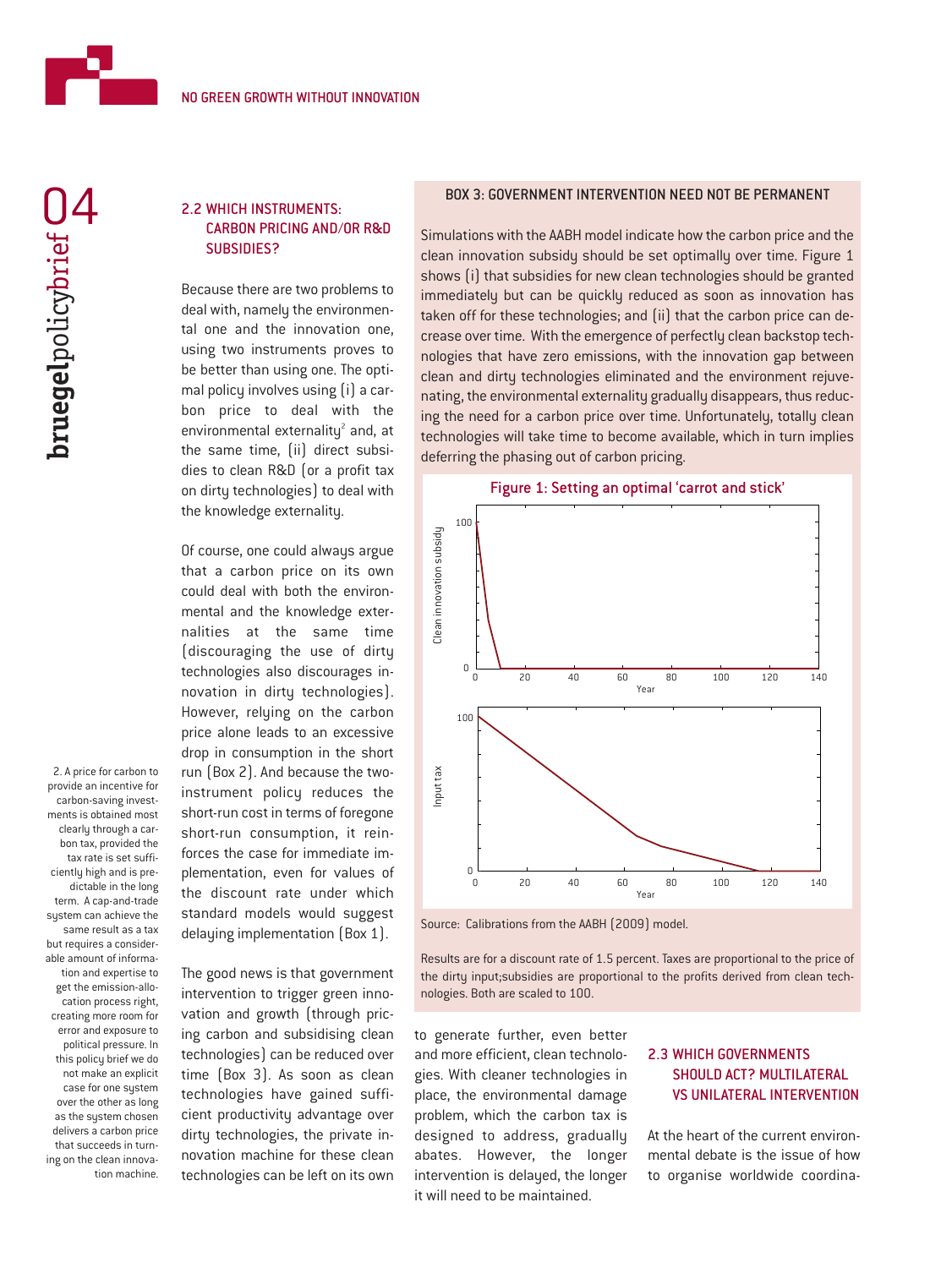

If one tackles the global-action issue from the perspective of directed technological change, new light may be shed on how developed and developing countries should debate and negotiate the implementation of a global environmental policy<sup>3</sup>.

While some emerging countries such as China and Brazil are already part of the global innovation machine, most of

the 'South', particularly the poorer South, can at best only imitate/adopt green technologies previously invented in the developed countries - where these are available at low cost. Thus if devel-

oped countries direct change towards clean technologies and subsequently facilitate the diffusion of new clean technologies to developing countries, a major step towards overcoming global climate change can be taken. Indeed it may not be necessary to price dirty-input production in the South in order to avoid a global environmental disaster: unilateral government intervention in developed countries can turn on the green innovation machine in the North, which will in turn allow the South to adopt the cleaner technologies developed in the North. The greater the innovation spillovers from North to South, the more active the South will be in imple-

menting clean technologies rather than dirty ones. Thus, even in the absence of action by developing countries, a case can be made for policy intervention by developed countries only. A

case can also be made for easing technology transfer from North to South and for improving the capacity of the South to effectively absorb technology from the North.

But what about the international trade implications of unilateral climate-change policy? In a freetrade world, adoption of unilateral environmental policies – in particular taxing dirty tech-

nologies – risks creating a pollutionhaven effect in other countries or regions (so-called 'carbon leakage'). These countries will automatically acquire a *'It may not be necessary to price dirtyinput production in the South to avoid global environmental disaster.'*

competitive advantage in producing with the dirty technology, specialising in the production of dirty goods which they can subsequently export to the rest of the world. Alternatively, multinational companies may decide to relocate their dirty production activities and innovation to countries taking no action and then export dirty goods and tech-

nologies to regions that have intro-

duced environmental policies. This will not only create short-run environmental degradation, but will also deter, or reduce the pace of, clean technology take-up.

It is precisely to avoid such perverse effects of unilateral environ-

*'Threats of carbon tariffs should be credible, as they may push others to emulate such policies.'*

mental policies that we first advocate a massive effort to make clean technologies available and affordable to poorer countries. Only to the extent that clean technologies are available at affordable cost

should carbon tariffs – or the threat of them – come into play. But where the threat of carbon tariffs is made, it should be made credibly, as this may help to push others to emulate such policies and thus contribute to tackling what is a global problem $4$ .

#### 3. DOES CURRENT CLIMATE-CHANGE POLICY MEASURE UP?

In the light of the preceding discussion, is current climate-change policy up to the job? There is some empirical evidence available on how the two pivotal policy instruments have been used to date: (i) carbon prices and (ii) public spending on green R&D. Here we briefly summarise the main findings reported in more detail in the parallel Bruegel publication (Aghion, Veugelers and Serre, 2009) referred to in section 1, with an emphasis on the European Union.

Regarding carbon prices, the evidence shows not only the low level of carbon taxes in many individual EU member states but also the

3. We focus the discussion on the developed 'North' versus the developing 'South', but the arguments may be extended to countries at different stages of development among the countries of the North, for example to EU member states that are still in the process of catching up.

4. An equivalent approach to taxing domestic production and imposing a carbon tariff would be to impose a carbon tax on dirtu consumption no matter where the good comes from. But this may be more complicated to implement given the need to calculate the total carbon content of consumption. See eg Helm and Hepburn (2009) for more on this discussion. The discussion does not take into account the political sensitivities around border tariffs and their potential conflict with international trading rules.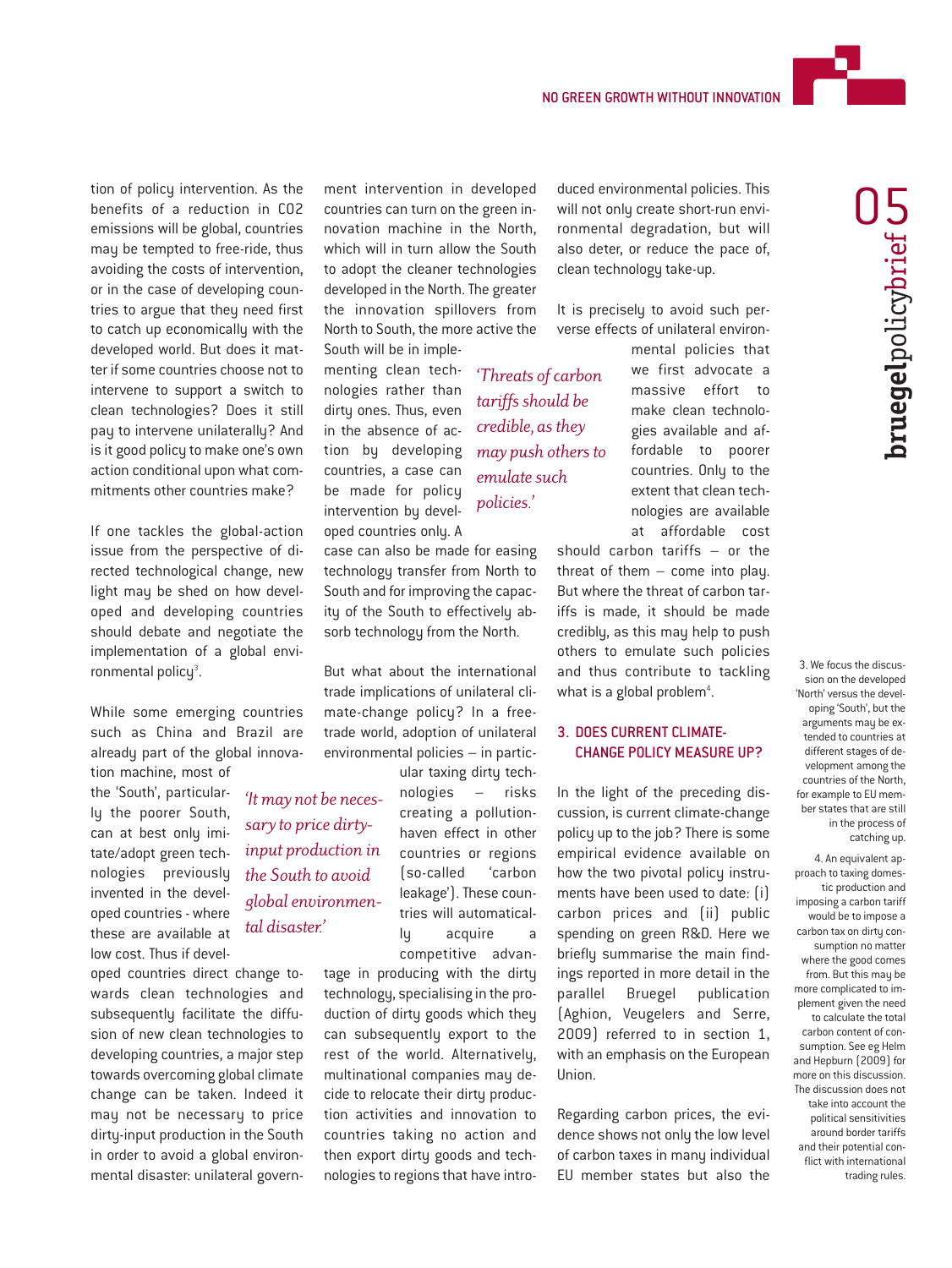

high dispersion in the level of carbon taxes across EU countries, thus jeopardising their effectiveness. At EU level, the first phases of the EU's Emissions

*'Public R&D spend-*

*ment and energy efficiency constitutes a very minor*

*R&D spending.'*

Trading Scheme (ETS) have established a carbon market but the carbon price is low, highly volatile and far from being predictable in the long term – a key feature to incentivise green innovation. The US

and other major carbon-emitting countries are even further away than the EU from establishing an innovation-inducing carbon price.

Regarding subsidies to green R&D, again the evidence shows the poor performance of the major jurisdictions, particularly the US. Public R&D spending targeted at the environment and energy efficiency constitutes a very minor share of total public R&D spending. Not only are public budgets for such R&D very limited and uncoordinated but they are not increasing over time. Only very recently do we observe signs of an increase in public R&D budgets in some countries.

Regarding technology transfer to developing countries, the limited evidence again suggests that insufficient action is being taken. Although the UN's Clean Development Mechanism (CDM) framework was designed to trigger technology transfer, only a limited number of these projects in fact involve technology transfer.

#### 4. RECOMMENDATIONS FOR THE EU

There are some signs, particularly from the venture capital market, that the private green innovation machine might be ready to take off. However, in the absence of the right push from government this

will be difficult, if not impossible. What follows are some gamechanging guidelines for policy intervention to turn on the private green innovation machine, addressed not least to EU policymakers: *ing for the environshare of total public*

> *The carbon price must be high enough*

A first key objective of EU policy should be to ensure that the price of carbon is set at an appropriately innovation-inducing level. This involves improving the European cap-and-trade system, ensuring that the mechanism generates a sufficiently high and durably predictable carbon price. As part of the EU's climate-change package, it is planned to make the EU's ETS

more consistent and predictable in future. It should, however, be designed more explicitly to play a role in directing technological change. In addition, the EU should play a more active role in coordinating the carbon tax policies of individ-

ual EU member states in order to ensure an EU-wide carbon price.

#### *Vigorous backing for green technology*

The EU should stimulate new technologies more vigorously by (i) subsidising the diffusion of existing green technologies; (ii) increasing public funding for green basic R&D, particularly for research into radical new backstop technologies, through the EU's R&D Framework Programme and other funding; (iii) coordinating member states' individual research programmes on climate change and involving non-EU partners. The receipts from carbon pricing can be used to finance research and development subsidies. This support should leverage the private innovation machine and thus be reduced as soon as these technologies come on stream. Particularly in the short term when we are still anticipating better technological alternatives to be available in the future, support schemes for currently available technologies should be time-consistent in order to avoid creating excessive gaps for new, more radically clean technologies to fill that are still in the pipeline.

#### *Joined-up green regulation*

The EU should coordinate on clear and time-consistent green regulations, standardsetting and public procurement among member states, thereby ensuring a large, integrated EU output market for green investments. Also, com-

petition policy and single-market instruments should be used to ensure a more integrated and contestable EU-wide electricity generation and distribution market that is more able to absorb new, cleaner technologies.

#### *Act globally*

# *'A first key objective of EU policy should be to ensure that the price of carbon is set at an appropriately innovationinducing level.'*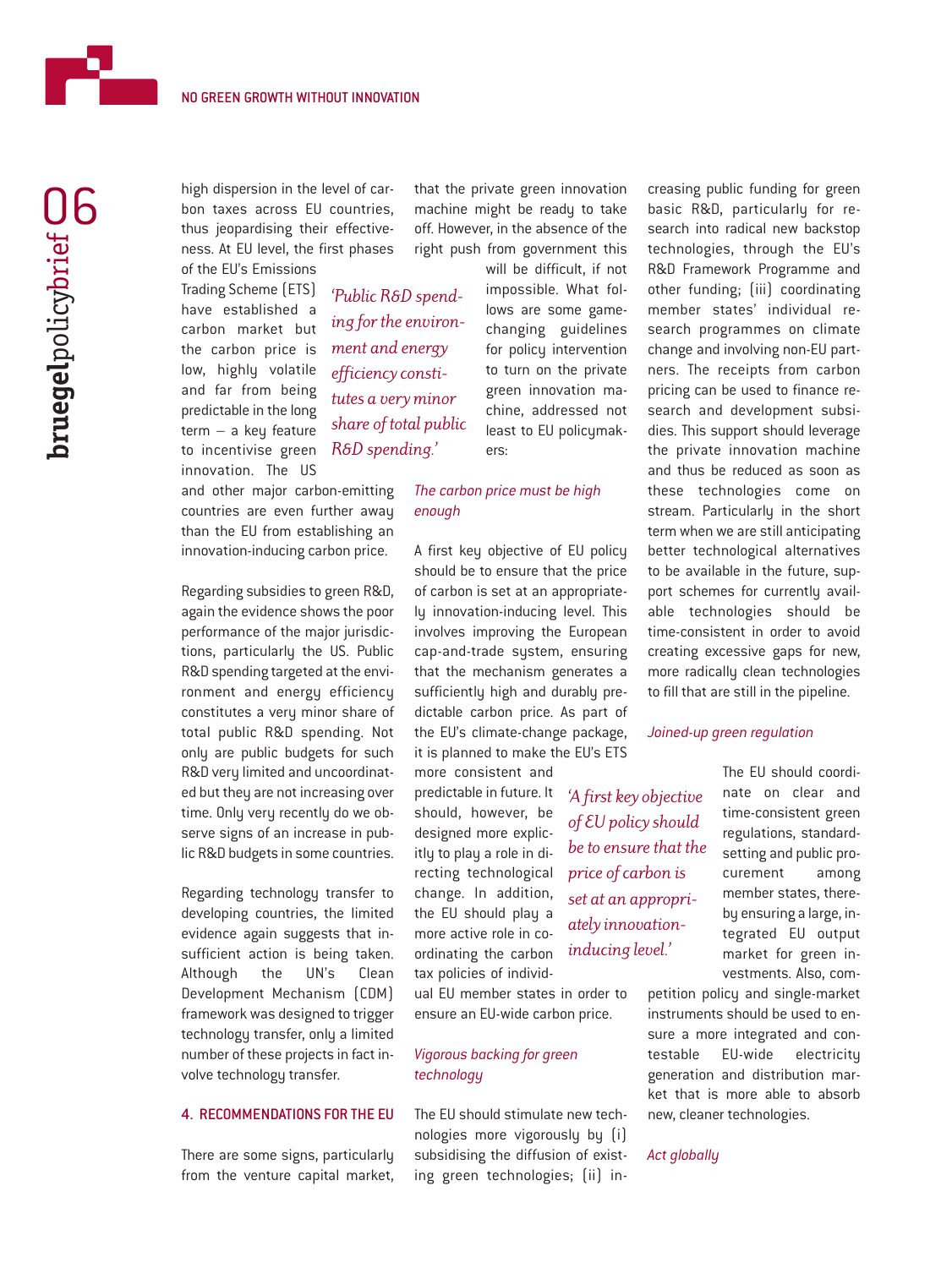

The EU should take a leading role on the international stage by developing a roadmap for establishing an international, innovation-inducing carbon price. This roadmap would include international linkage of the cap-andtrade systems of major players and would remove barriers to trading permits across different systems. At the same time, the EU should advocate and promote the development of an equitable financing scheme for climatechange action by less-developed

#### BOX 4: THE STANDARD MODEL VERSUS THE DIRECTED TECHNOLOGICAL CHANGE MODEL

#### The standard approach: Nordhaus

The neoclassical DICE model of Nordhaus is often used for evaluating the costs and benefits of environmental policy (or of the absence of it). In this framework, a consumption good is produced using capital and labour, and the productivity of these factors depends both upon a knowledge parameter which grows exogenously over time, and upon environmental quality. The environment is itself negatively affected by temperature, temperature increases with the emission of carbon dioxide, and the emission of carbon dioxide increases with production.

Environmental policy takes the form of a tax on CO2 emissions, which induces firms to reduce emissions but at the cost of also reducing production. Delaying policy intervention thus increases production and therefore consumption in the short run, but at the cost of environmental degradation which in turn calls for higher abatements (and therefore higher consumption reduction) in the future. In the DICE model, an input tax or a cap-and-trade policy brings about the optimal outcome. And unless we assume a low discount rate as in the Stern report (2007), immediate intervention is not optimal.

#### A new paradigm: AABH

Acemoglu, Aghion, Bursztyn and Hemous (2009), or AABH, develop a new paradigm where productivity growth is not exogenous but instead results from innovation. The main features and conclusions of the model can be summarised as follows. A consumption good can be produced using a clean and/or a dirty input, according to

$$
Y = \left(Y_c^{\frac{\varepsilon-1}{\varepsilon}} + Y_d^{\frac{\varepsilon-1}{\varepsilon}}\right)^{\frac{\varepsilon}{\varepsilon-1}}
$$

where *ε*is the elasticity of substitution between the clean and dirty inputs (we assume that *ε* > 1 so the two inputs are substitutable).

Only the production of dirty inputs harms the environment

$$
S_{t+1} = -\xi Y_{dt} + (1+\delta) S_t,
$$

where *ξ* is the environmental degradation caused by dirty-input production and *δ* is the regeneration rate.

The environment in turn affects the utility of people.

Inputs *Yj* are produced with labour *Lj* and machines *xji* of quality according to

$$
Y_j = L_j^{1-\alpha} \int_0^1 A_{ji}^{1-\alpha} x_{ji}^{\alpha}.
$$

Initially the average quality of dirty machines *Ad* is higher than the average quality of clean machines *Ac*. *Continued...*